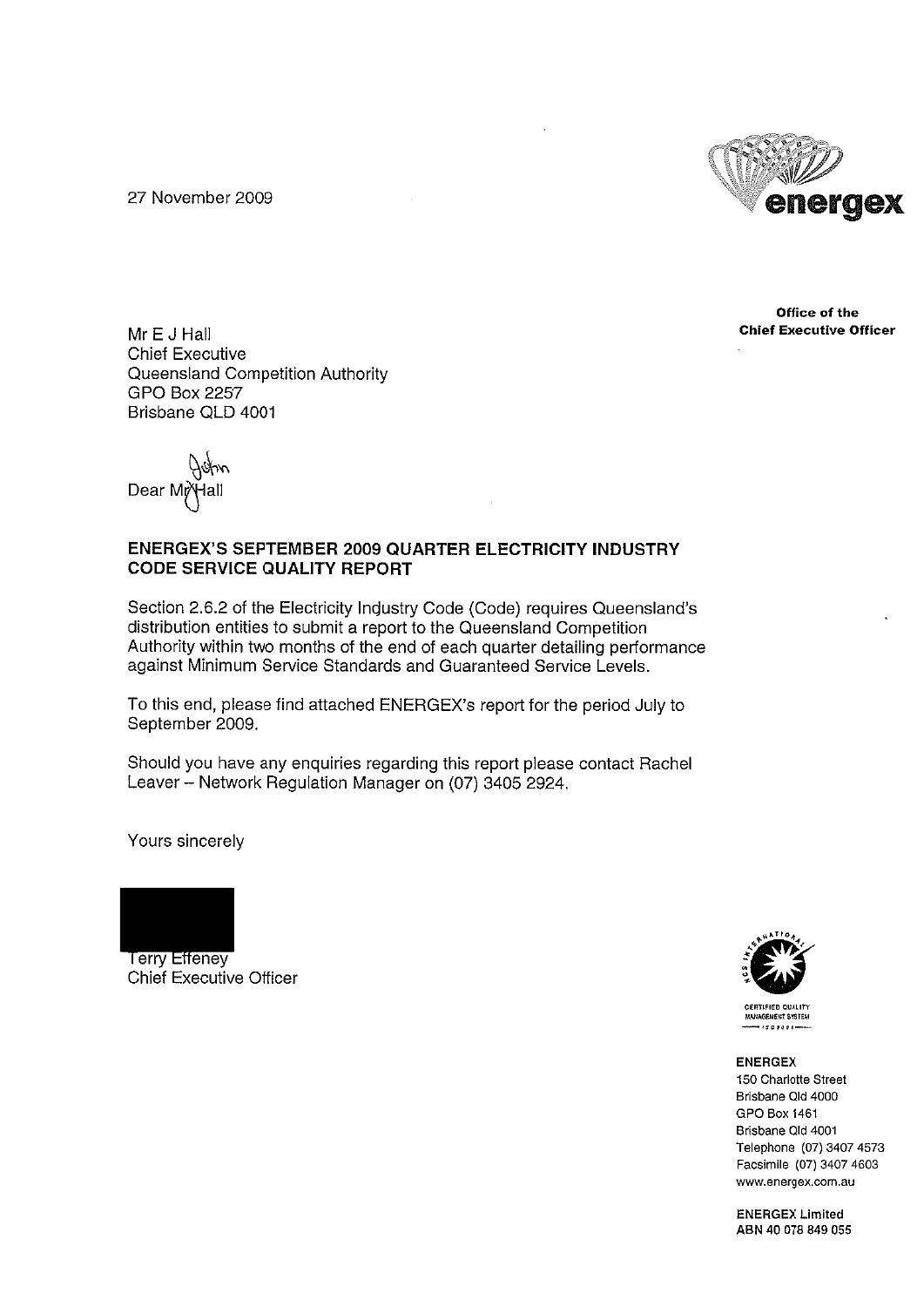# **ELECTRICITY INDUSTRY CODE QUARTERLY REPORT**

## **JULY TO SEPTEMBER 2009**

November 2009

ENERGEX LIMITED ABN 40 078 849 055

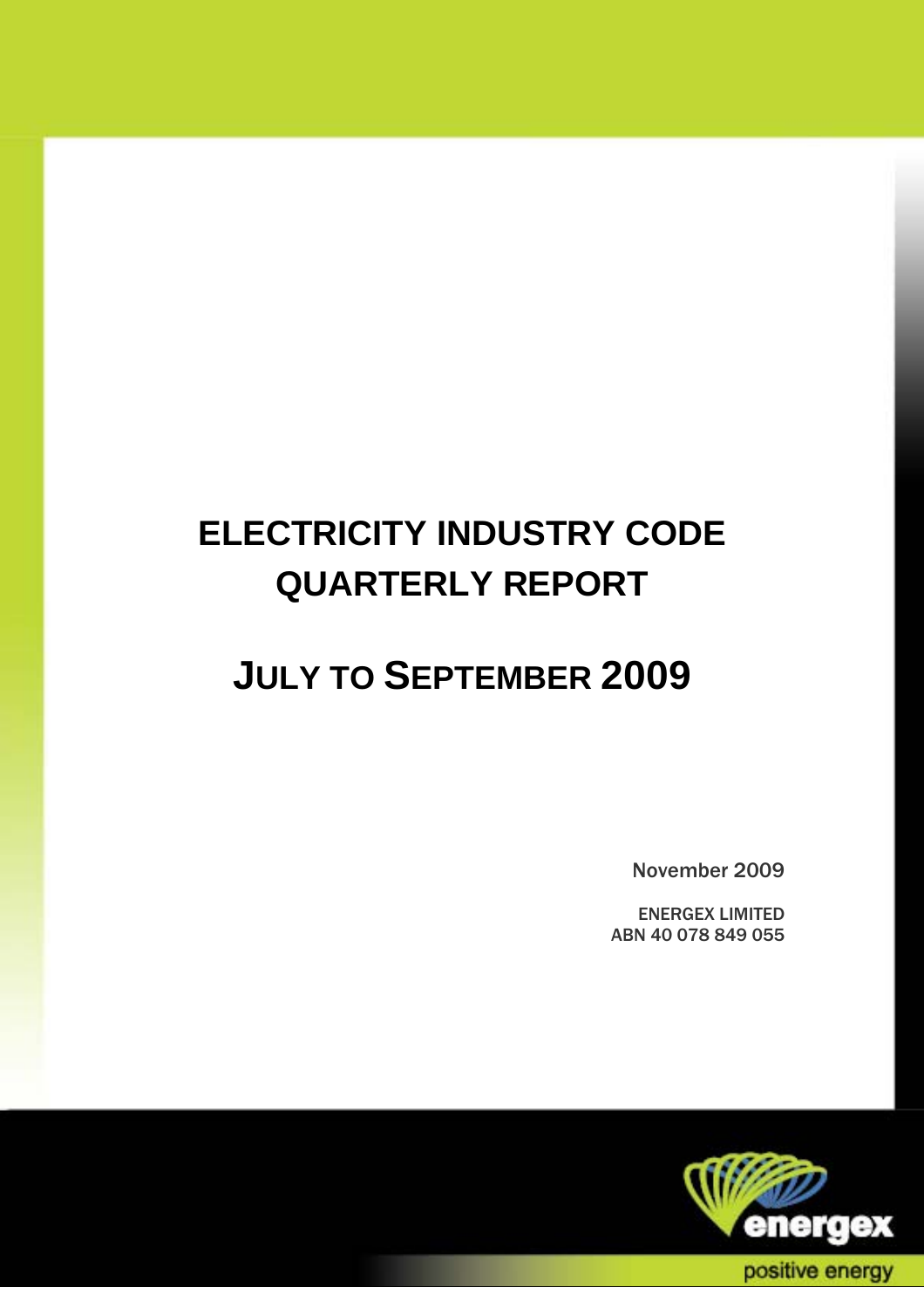

#### **TABLE OF CONTENTS**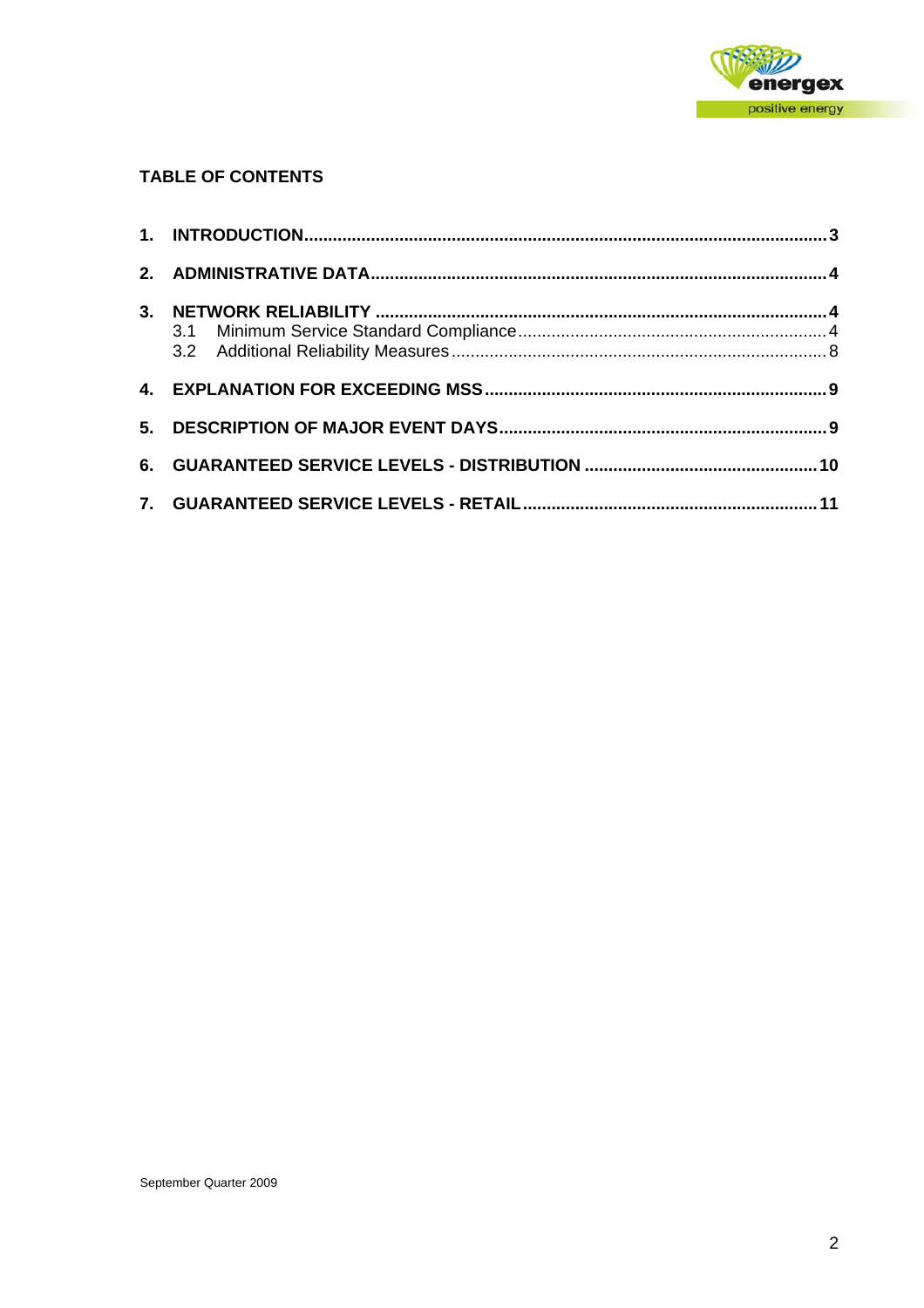

#### **1. INTRODUCTION**

In response to the recommendations from the Electricity Distribution Service Delivery (EDSD – also referred to as the Somerville Report) inquiry, the Queensland Government introduced the Queensland Electricity Industry Code (Industry Code) under the *Electricity Act 1994* in January 2005.

Clause 2.6.2 of the Industry Code requires Queensland's distribution entities to submit to the Queensland Competition Authority (QCA) a report within two months of the end of each quarter detailing the following:

- i. compliance with minimum service standards outlined in clause 2.4 of the Industry Code, including:
	- (a) performance against the SAIDI and SAIFI limits, by feeder type, including those interruptions listed in clause 2.4.3 of the Industry Code;
	- (b) performance against the SAIDI and SAIFI limits, by feeder type, excluding those interruptions listed in clause 2.4.3 of the Industry Code;
	- (c) details of the interruptions excluded under clause 2.4.3, including the number of minutes and interruptions excluded by feeder type and category of exclusion;
	- (d) description of any major event days; and
	- (e) the explanation of reasons for the distribution entity exceeding (where applicable) those minimum service standards and proposals to improve performance;
- ii. compliance with the guaranteed service levels (GSLs), including:
	- (a) the number of GSL payments given by category and the amount of such rebates;
	- (b) the number of GSL payment claims by category; and
	- (c) the number of rejected GSL payment claims by category; and
- iii. any other matter reasonably notified by the QCA.

The reported information is for the period July to September 2009 and the financial year to date figures as at the end of September 2009.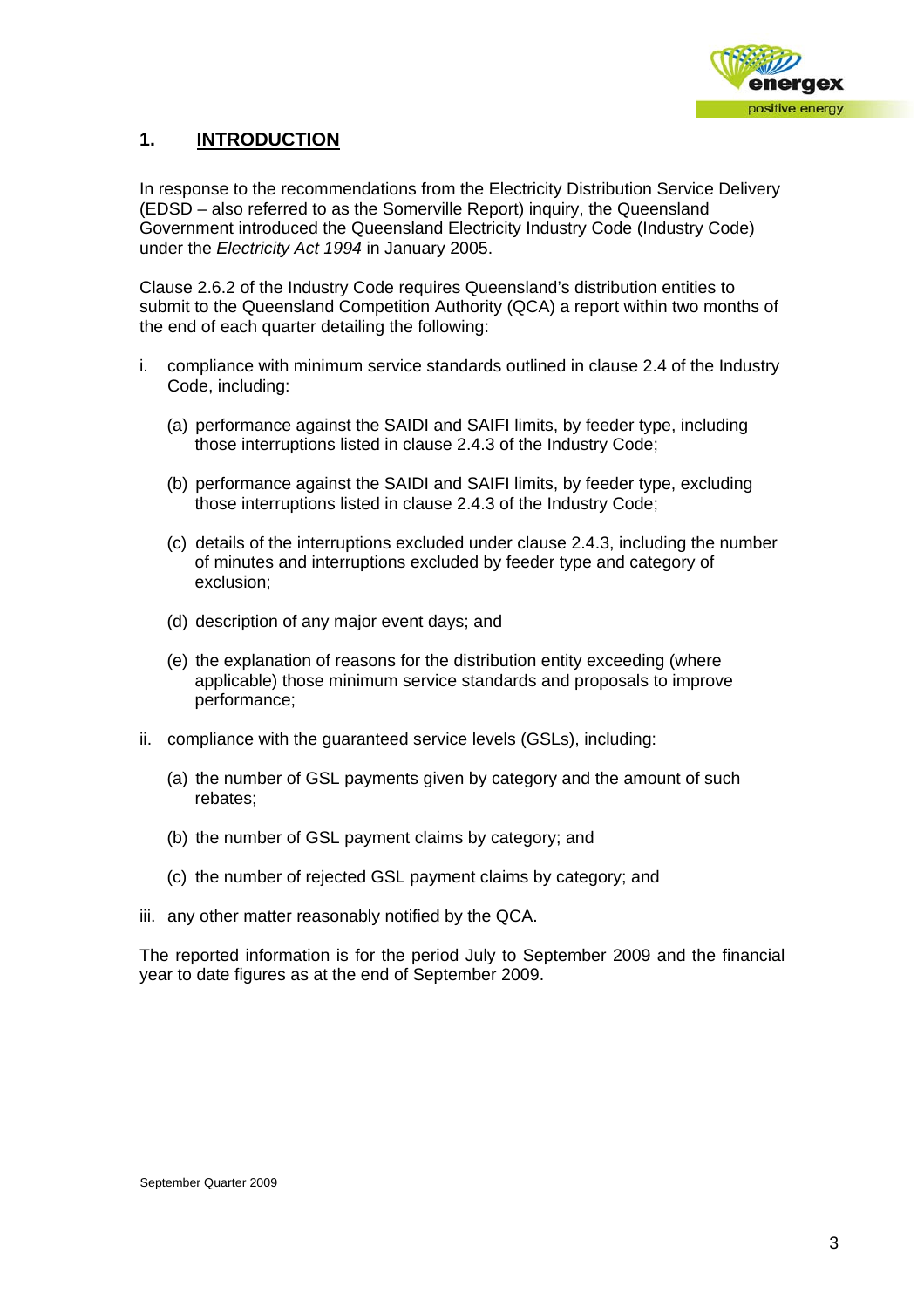

#### **2. ADMINISTRATIVE DATA**

| <b>Measure</b>                               | Units | Value                  |
|----------------------------------------------|-------|------------------------|
| <b>Distribution Network Service Provider</b> | name  | <b>ENERGEX Limited</b> |
| First day of reporting period                | date  | 01-07-2009             |
| Last day of reporting period                 | date  | $30 - 09 - 2009$       |

#### **3. NETWORK RELIABILITY<sup>1</sup>**

### **3.1 Minimum Service Standard Compliance**

| <b>Measure</b>                                                 | <b>September Quarter 2009</b> | <b>Financial year to date</b> | <b>MSS</b><br>2009-10 |
|----------------------------------------------------------------|-------------------------------|-------------------------------|-----------------------|
| System Average Interruption Duration Index (SAIDI) - (minutes) |                               |                               |                       |
| Total (Including Exclusions & Major Event Days <sup>2</sup> )  | 26.320                        | 26.320                        |                       |
| Central business district                                      | 0.159                         | 0.159                         |                       |
| Urban                                                          | 19.918                        | 19.918                        |                       |
| Short rural                                                    | 45.109                        | 45.109                        |                       |
| Long rural                                                     | Na                            | na                            |                       |
| <b>Generation &amp; Transmission</b>                           | 0.275                         | 0.275                         |                       |
| Central business district                                      | 0.000                         | 0.000                         |                       |
| Urban                                                          | 0.204                         | 0.204                         |                       |
| Short rural                                                    | 0.483                         | 0.483                         |                       |
| Long rural                                                     | Na                            | na                            |                       |

<sup>1</sup> Results effective as at 13 October 2009. The reliability statistics include single loss of supply events as required under the Code's definition of an interruption. Calculated reliability measures have been rounded.<br><sup>2</sup> This reliability statistic is an overall nature

This reliability statistic is an overall network number i.e. is a weighted summation of the reliability results for CBD, Urban and Short Rural components of ENERGEX's network.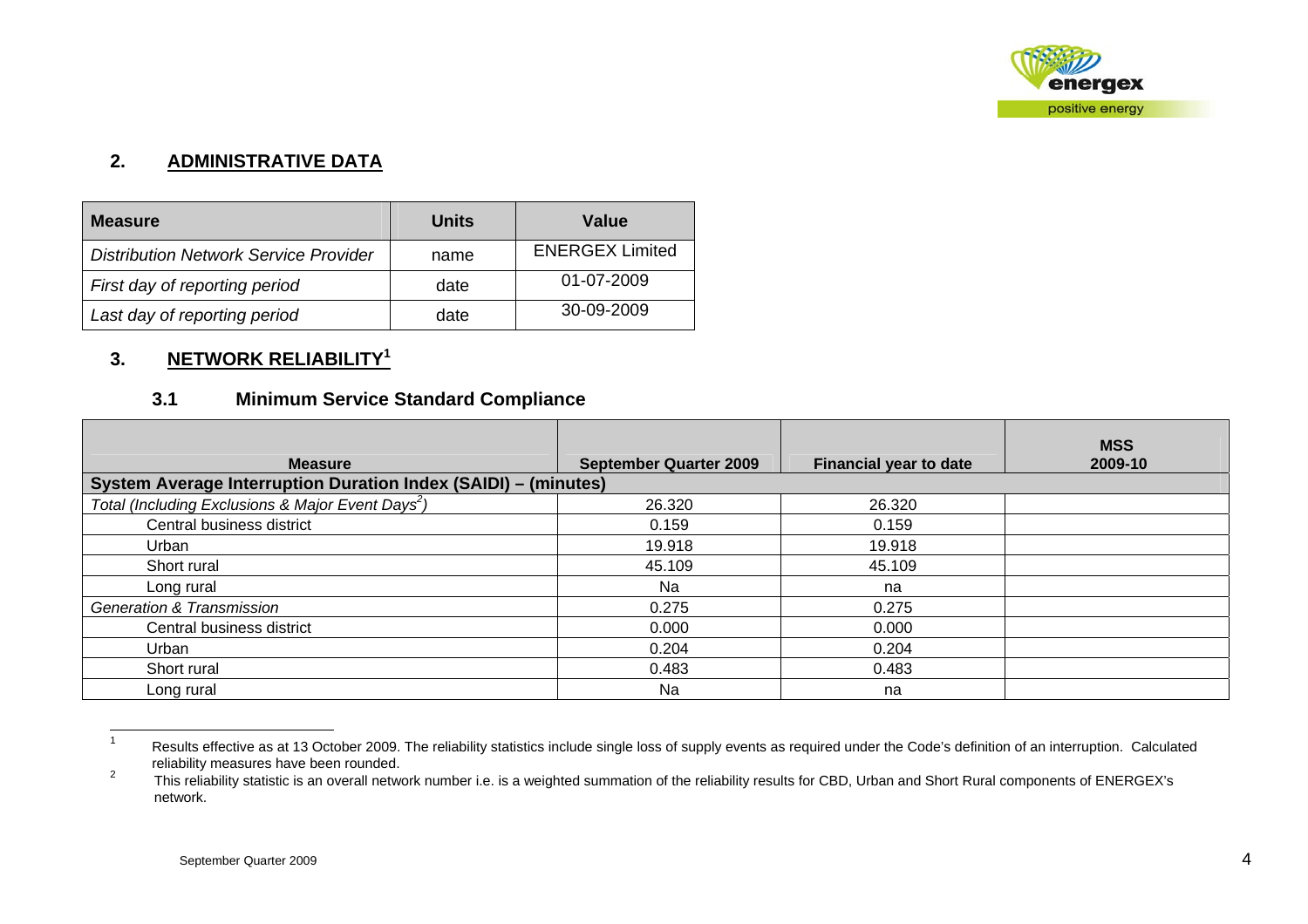

| <b>Measure</b>                            | <b>September Quarter 2009</b> | Financial year to date | <b>MSS</b><br>2009-10 |
|-------------------------------------------|-------------------------------|------------------------|-----------------------|
| <b>NEMMCO</b> direction                   | 0.000                         | 0.000                  |                       |
| Central business district                 | 0.000                         | 0.000                  |                       |
| Urban                                     | 0.000                         | 0.000                  |                       |
| Short rural                               | 0.000                         | 0.000                  |                       |
| Long rural                                | na                            | na                     |                       |
| Automatic load shedding                   | 0.000                         | 0.000                  |                       |
| Central business district                 | 0.000                         | 0.000                  |                       |
| Urban                                     | 0.000                         | 0.000                  |                       |
| Short rural                               | 0.000                         | 0.000                  |                       |
| Long rural                                | na                            | na                     |                       |
| <b>Customer Caused Interruptions</b>      | 0.012                         | 0.012                  |                       |
| Central business district                 | 0.000                         | 0.000                  |                       |
| Urban                                     | 0.014                         | 0.014                  |                       |
| Short rural                               | 0.004                         | 0.004                  |                       |
| Long rural                                | na                            | na                     |                       |
| Authorised Interruption for Public Safety | 0.129                         | 0.129                  |                       |
| Central business district                 | 0.000                         | 0.000                  |                       |
| Urban                                     | 0.175                         | 0.175                  |                       |
| Short rural                               | 0.000                         | 0.000                  |                       |
| Long rural                                | na                            | na                     |                       |
| <b>Major Event Days</b>                   | 0.000                         | 0.000                  |                       |
| Central business district                 | 0.000                         | 0.000                  |                       |
| Urban                                     | 0.000                         | 0.000                  |                       |
| Short rural                               | 0.000                         | 0.000                  |                       |
| Long rural                                | na                            | na                     |                       |
| <b>Total exclusions</b>                   | 0.416                         | 0.416                  |                       |
| Central business district                 | 0.000                         | 0.000                  |                       |
| Urban                                     | 0.393                         | 0.393                  |                       |
| Short rural                               | 0.487                         | 0.487                  |                       |
| Long rural                                | na                            | na                     |                       |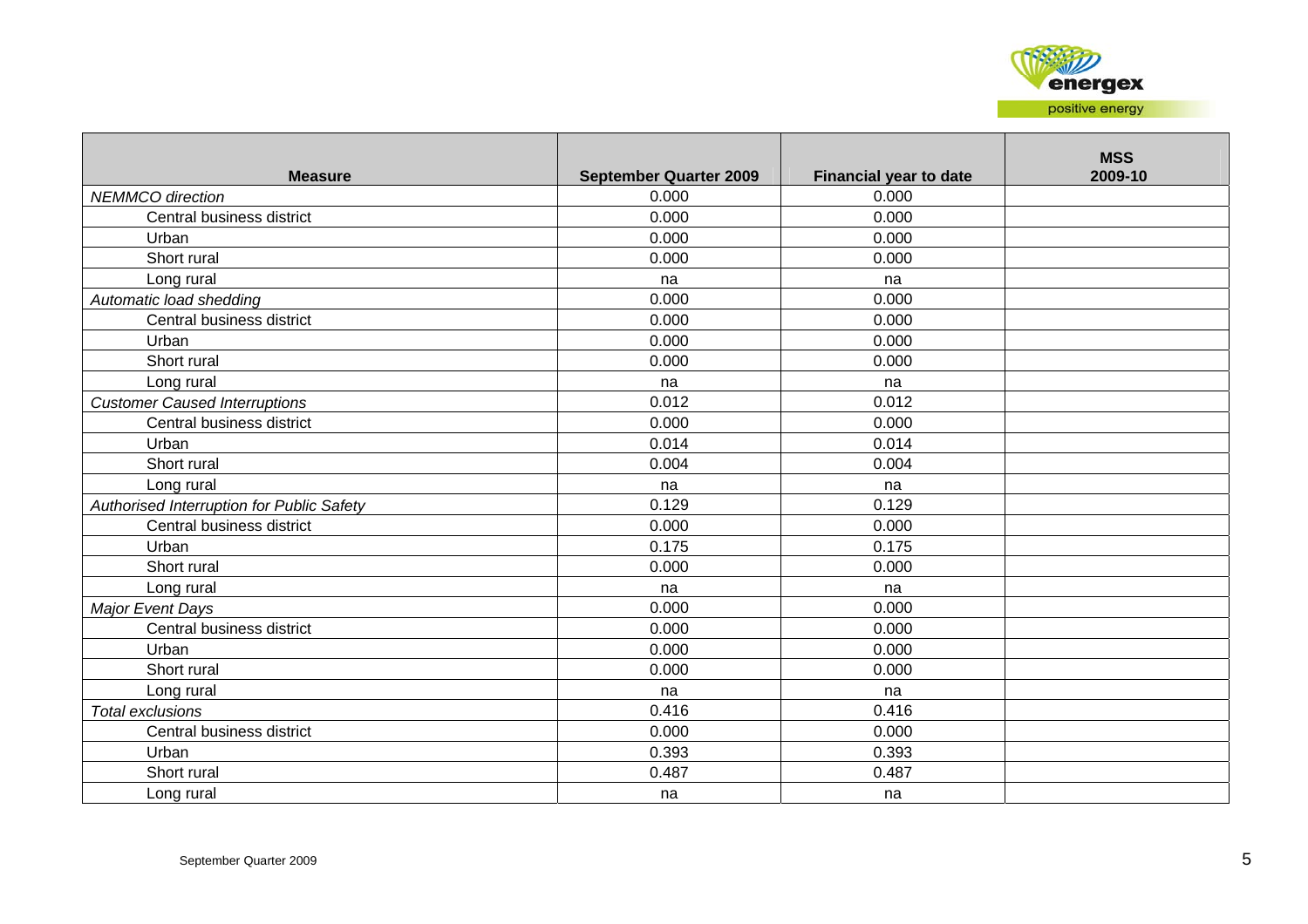

| <b>Measure</b>                                                                  | <b>September Quarter 2009</b> | <b>Financial year to date</b> | <b>MSS</b><br>2009-10 |
|---------------------------------------------------------------------------------|-------------------------------|-------------------------------|-----------------------|
| Distribution system                                                             | 25.904                        | 25.904                        |                       |
| Central business district                                                       | 0.159                         | 0.159                         | 20                    |
| Urban                                                                           | 19.525                        | 19.525                        | 110                   |
| Short rural                                                                     | 44.621                        | 44.621                        | 220                   |
| Long rural                                                                      | na                            | na                            |                       |
| System Average Interruption Frequency Index (SAIFI) - (number of interruptions) |                               |                               |                       |
| Total (Including Exclusions & Major Event Days <sup>3</sup> )                   | 0.339                         | 0.339                         |                       |
| Central business district                                                       | 0.013                         | 0.013                         |                       |
| Urban                                                                           | 0.276                         | 0.276                         |                       |
| Short rural                                                                     | 0.526                         | 0.526                         |                       |
| Long rural                                                                      | na                            | na                            |                       |
| <b>Generation &amp; Transmission</b>                                            | 0.014                         | 0.014                         |                       |
| Central business district                                                       | 0.000                         | 0.000                         |                       |
| Urban                                                                           | 0.011                         | 0.011                         |                       |
| Short rural                                                                     | 0.021                         | 0.021                         |                       |
| Long rural                                                                      | na                            | na                            |                       |
| <b>NEMMCO</b> direction                                                         | 0.000                         | 0.000                         |                       |
| Central business district                                                       | 0.000                         | 0.000                         |                       |
| Urban                                                                           | 0.000                         | 0.000                         |                       |
| Short rural                                                                     | 0.000                         | 0.000                         |                       |
| Long rural                                                                      | na                            | na                            |                       |
| Automatic load shedding                                                         | 0.000                         | 0.000                         |                       |
| Central business district                                                       | 0.000                         | 0.000                         |                       |
| Urban                                                                           | 0.000                         | 0.000                         |                       |
| Short rural                                                                     | 0.000                         | 0.000                         |                       |
| Long rural                                                                      | na                            | na                            |                       |
| <b>Customer Caused Interruptions</b>                                            | 0.000                         | 0.000                         |                       |

<sup>3</sup> This reliability statistic is an overall network number i.e. is a weighted summation of the reliability results for CBD, Urban and Short Rural components of ENERGEX's network.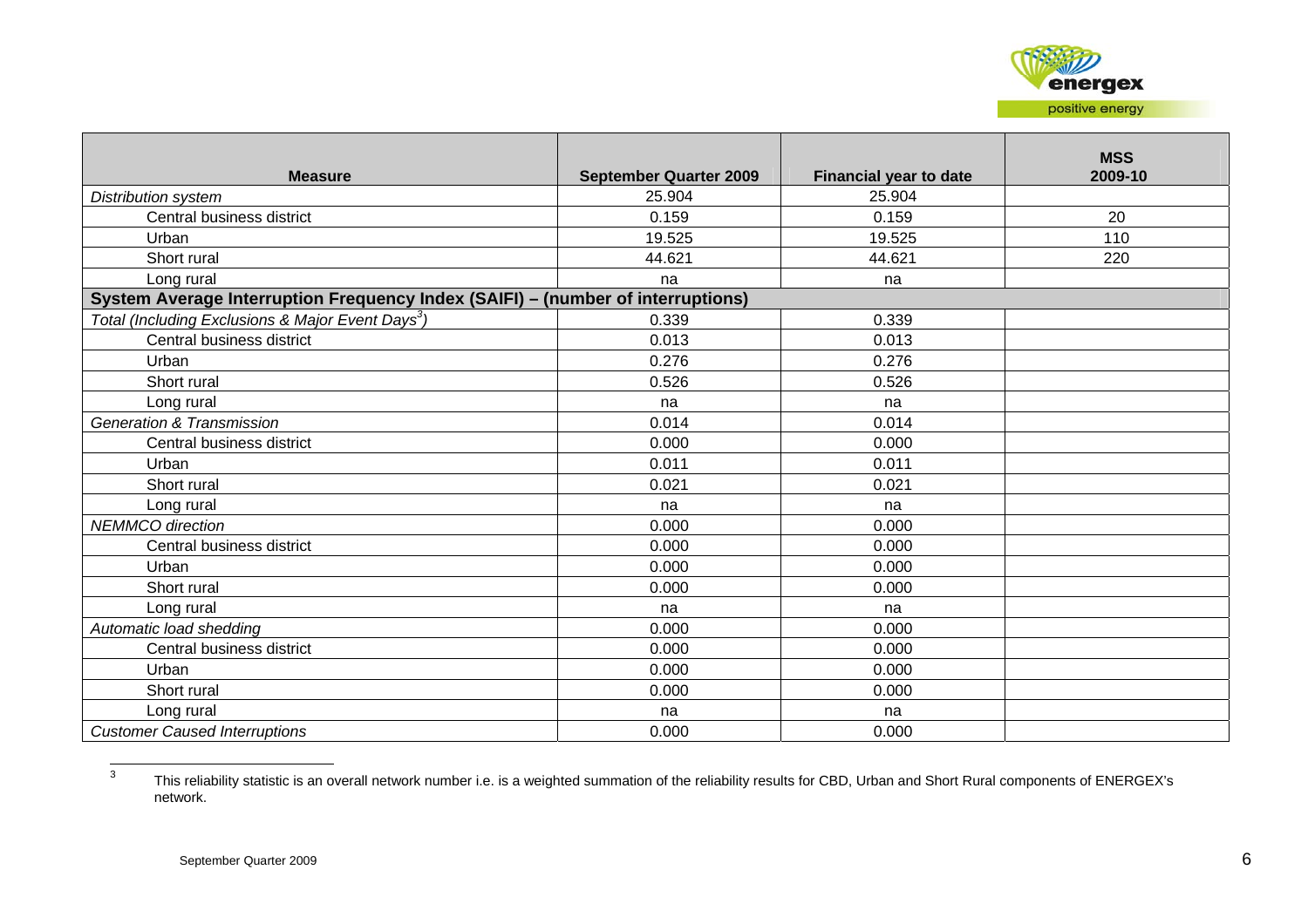

| <b>Measure</b>                            | <b>September Quarter 2009</b> | <b>Financial year to date</b> | <b>MSS</b><br>2009-10 |
|-------------------------------------------|-------------------------------|-------------------------------|-----------------------|
| Central business district                 | 0.000                         | 0.000                         |                       |
| Urban                                     | 0.000                         | 0.000                         |                       |
| Short rural                               | 0.000                         | 0.000                         |                       |
| Long rural                                | na                            | na                            |                       |
| Authorised Interruption for Public Safety | 0.003                         | 0.003                         |                       |
| Central business district                 | 0.000                         | 0.000                         |                       |
| Urban                                     | 0.004                         | 0.004                         |                       |
| Short rural                               | 0.000                         | 0.000                         |                       |
| Long rural                                | na                            | na                            |                       |
| Major Event Days                          | 0.000                         | 0.000                         |                       |
| Central business district                 | 0.000                         | 0.000                         |                       |
| Urban                                     | 0.000                         | 0.000                         |                       |
| Short rural                               | 0.000                         | 0.000                         |                       |
| Long rural                                | na                            | na                            |                       |
| Total exclusions                          | 0.017                         | 0.017                         |                       |
| Central business district                 | 0.000                         | 0.000                         |                       |
| Urban                                     | 0.015                         | 0.015                         |                       |
| Short rural                               | 0.021                         | 0.021                         |                       |
| Long rural                                | na                            | na                            |                       |
| Distribution system                       | 0.323                         | 0.323                         |                       |
| Central business district                 | 0.013                         | 0.013                         | 0.33                  |
| Urban                                     | 0.261                         | 0.261                         | 1.32                  |
| Short rural                               | 0.506                         | 0.506                         | 2.50                  |
| Long rural                                | na                            | na                            |                       |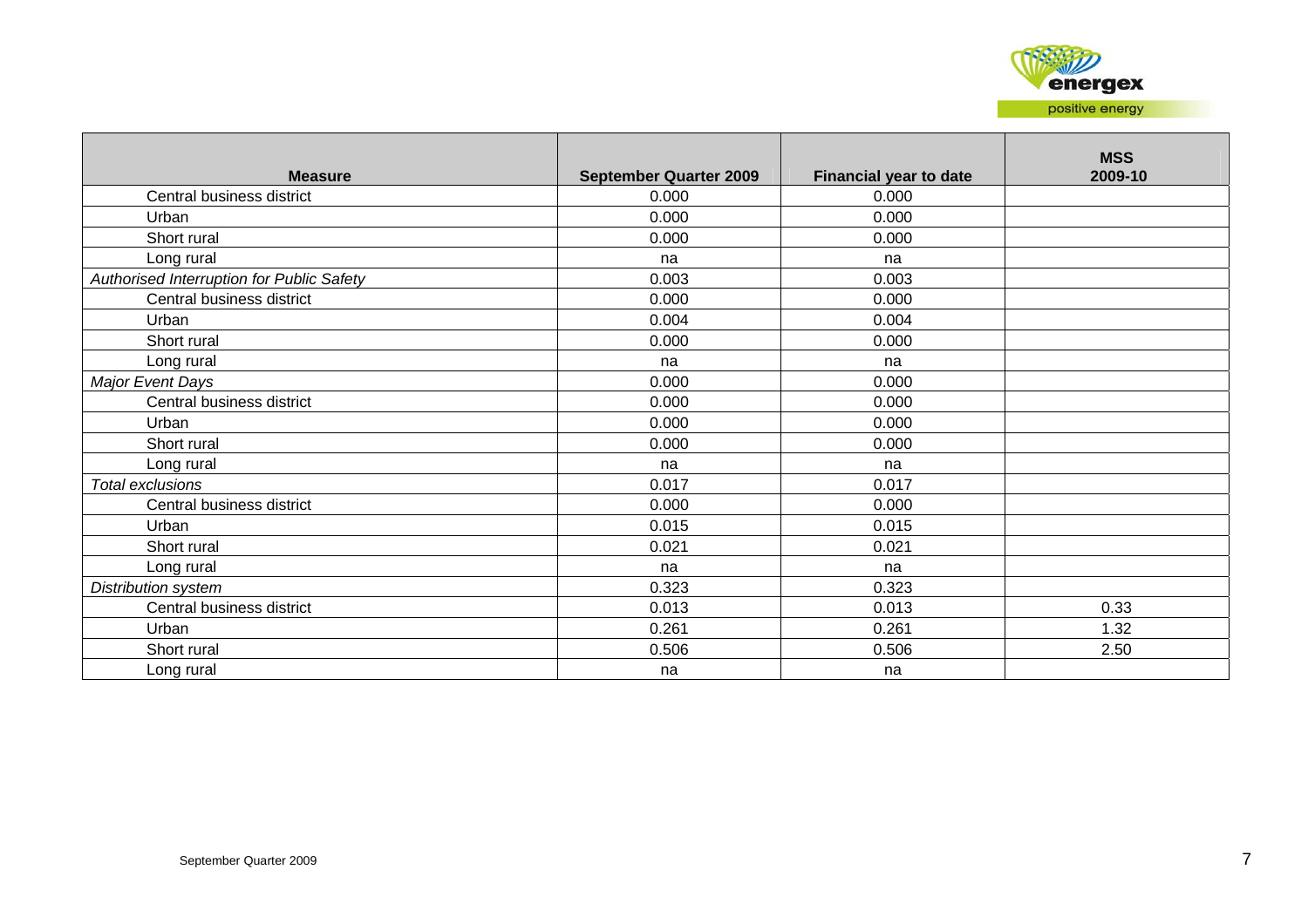

## **3.2 Additional Reliability Measures**

|                                      |              |                                                            | September 2009 Quarter                                | <b>Year to Date</b>                                    |                                                       |  |
|--------------------------------------|--------------|------------------------------------------------------------|-------------------------------------------------------|--------------------------------------------------------|-------------------------------------------------------|--|
| <b>Measure</b>                       | <b>Units</b> | <b>Value</b><br>(before removal of<br>excluded events)     | <b>Value</b><br>(after removal of<br>excluded events) | <b>Value</b><br>(before removal of<br>excluded events) | <b>Value</b><br>(after removal of<br>excluded events) |  |
|                                      |              |                                                            |                                                       |                                                        |                                                       |  |
|                                      |              | <b>System Average Interruption Duration Index (SAIDI)</b>  |                                                       |                                                        |                                                       |  |
| <b>Planned Distribution system</b>   | minutes      | 9.452                                                      | 9.452                                                 | 9.452                                                  | 9.452                                                 |  |
| <b>CBD</b>                           | minutes      | 0.000                                                      | 0.000                                                 | 0.000                                                  | 0.000                                                 |  |
| Urban                                | minutes      | 6.714                                                      | 6.714                                                 | 6.714                                                  | 6.714                                                 |  |
| <b>Short Rural</b>                   | minutes      | 17.462                                                     | 17.462                                                | 17.462                                                 | 17.462                                                |  |
| <b>Unplanned Distribution system</b> | minutes      | 16.868                                                     | 16.452                                                | 16.868                                                 | 16.452                                                |  |
| <b>CBD</b>                           | minutes      | 0.159                                                      | 0.159                                                 | 0.159                                                  | 0.159                                                 |  |
| Urban                                | minutes      | 13.203                                                     | 12.811                                                | 13.203                                                 | 12.811                                                |  |
| <b>Short Rural</b>                   | minutes      | 27.647                                                     | 27.159                                                | 27.647                                                 | 27.159                                                |  |
|                                      |              | <b>System Average Interruption Frequency Index (SAIFI)</b> |                                                       |                                                        |                                                       |  |
| <b>Planned Distribution system</b>   | number       | 0.034                                                      | 0.034                                                 | 0.034                                                  | 0.034                                                 |  |
| <b>CBD</b>                           | number       | 0.000                                                      | 0.000                                                 | 0.000                                                  | 0.000                                                 |  |
| Urban                                | number       | 0.024                                                      | 0.024                                                 | 0.024                                                  | 0.024                                                 |  |
| <b>Short Rural</b>                   | number       | 0.063                                                      | 0.063                                                 | 0.063                                                  | 0.063                                                 |  |
| <b>Unplanned Distribution system</b> | number       | 0.305                                                      | 0.289                                                 | 0.305                                                  | 0.289                                                 |  |
| <b>CBD</b>                           | number       | 0.013                                                      | 0.013                                                 | 0.013                                                  | 0.013                                                 |  |
| Urban                                | number       | 0.252                                                      | 0.236                                                 | 0.252                                                  | 0.236                                                 |  |
| <b>Short Rural</b>                   | number       | 0.463                                                      | 0.443                                                 | 0.463                                                  | 0.443                                                 |  |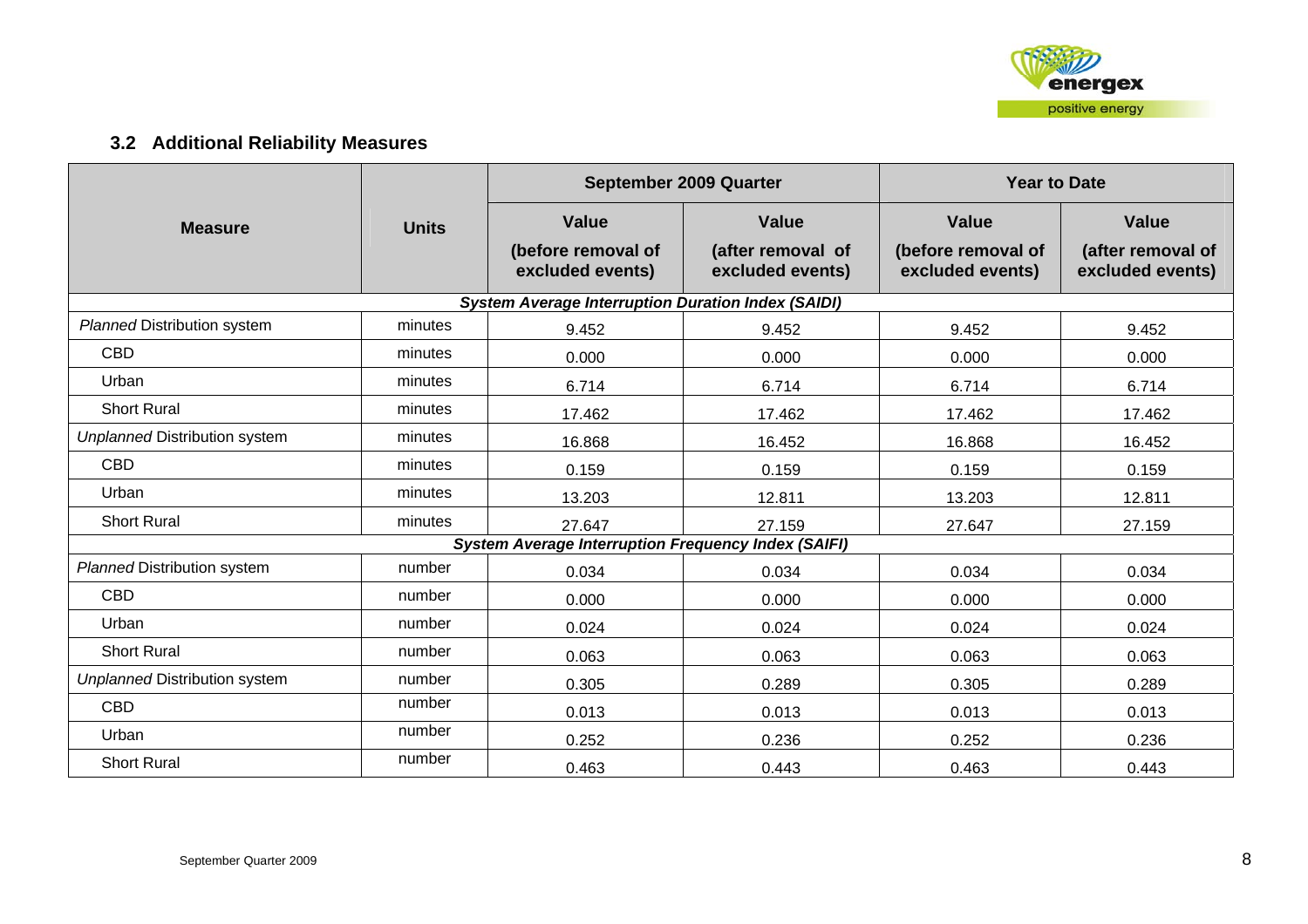

#### **4. EXPLANATION FOR EXCEEDING MSS**

| <b>Explanation</b> | <b>Exceeded MSS</b> |
|--------------------|---------------------|
| Not applicable     |                     |

#### **5. DESCRIPTION OF MAJOR EVENT DAYS**

| <b>Description of Events</b> | <b>Date</b> |
|------------------------------|-------------|
| Nil.                         |             |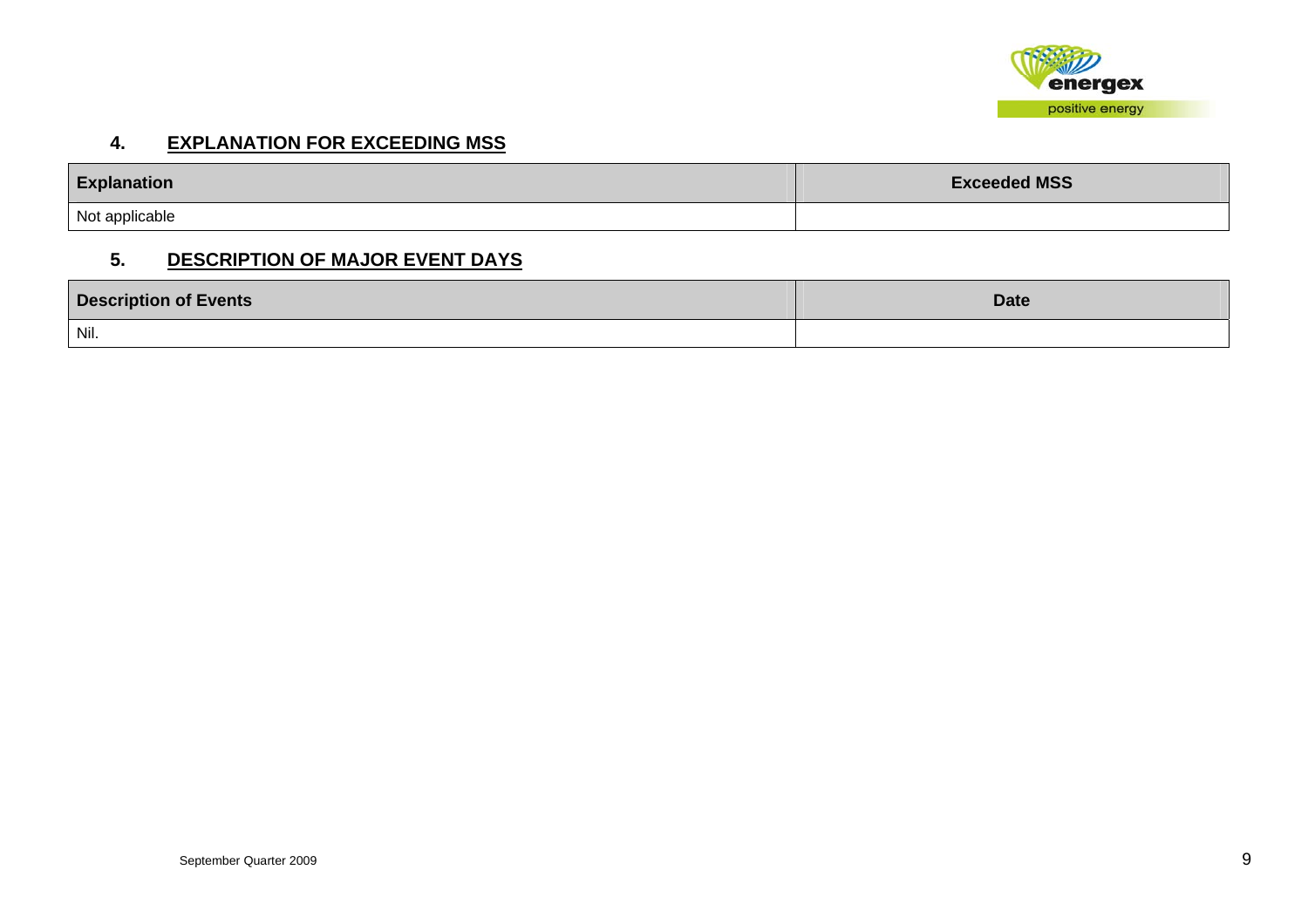

#### **6. GUARANTEED SERVICE LEVELS - DISTRIBUTION**

| <b>GSL Description</b>                                                                   | <b>No. of Claims</b><br><b>Paid for</b><br><b>Period</b> | Total \$'s<br><b>Paid for</b><br><b>Period</b> | <b>No of Claims</b><br><b>Rejected</b><br>for Period | <b>Cumulative No. of</b><br><b>Claims for financial</b><br><b>YTD</b> | <b>Cumulative \$'s</b><br><b>Paid for financial</b><br><b>YTD</b> | <b>Cumulative No of</b><br><b>Claims Rejected</b><br>for financial YTD |
|------------------------------------------------------------------------------------------|----------------------------------------------------------|------------------------------------------------|------------------------------------------------------|-----------------------------------------------------------------------|-------------------------------------------------------------------|------------------------------------------------------------------------|
| <b>Non notification Planned</b><br><b>Interruption - Business</b><br>$(GSL = $50)$       |                                                          | 50                                             | 0                                                    |                                                                       | 50                                                                | $\mathbf 0$                                                            |
| <b>Non notification Planned</b><br>Interruption -<br><b>Residential</b><br>$(GSL = $20)$ | 15                                                       | 300                                            | 13                                                   | 15                                                                    | 300                                                               | 13                                                                     |
| <b>New Connection -</b><br><b>Failure to Complete</b><br>$(GSL = $40/day$ late)          | 42                                                       | 9,120                                          | $\pmb{0}$                                            | 42                                                                    | 9,120                                                             | $\mathbf 0$                                                            |
| <b>Wrongful Disconnection</b><br>$(GSL = $100)$                                          | 24                                                       | 2,400                                          | 0                                                    | 24                                                                    | 2,400                                                             | $\mathbf 0$                                                            |
| <b>Failure to Reconnect</b><br>$(GSL = $40/day$ late)                                    | 68                                                       | 4,680                                          | $\mathbf 0$                                          | 68                                                                    | 4,680                                                             | $\mathbf 0$                                                            |
| <b>Hot Water Complaint -</b><br><b>Failure to attend</b><br>$(GSL = $40/day$ late)       | 0                                                        | $\mathbf 0$                                    | $\pmb{0}$                                            | 0                                                                     | $\mathbf 0$                                                       | $\mathbf 0$                                                            |
| <b>Missed Scheduled</b><br><b>Appointment</b><br>$(GSL = $40)$                           | $\overline{2}$                                           | 80                                             | $\pmb{0}$                                            | $\overline{2}$                                                        | 80                                                                | $\mathbf 0$                                                            |
| <b>Reliability - interruption</b><br>duration<br>$(GSL = $80)$                           | $\overline{0}$                                           | $\overline{0}$                                 | 4                                                    | $\mathbf 0$                                                           | $\mathbf 0$                                                       | $\overline{4}$                                                         |
| <b>Reliability - interruption</b><br>frequency<br>$(GSL = $80)$                          | $\Omega$                                                 | $\Omega$                                       | $\overline{2}$                                       | 0                                                                     | $\overline{0}$                                                    | $\overline{2}$                                                         |
| Total:                                                                                   | 152                                                      | 16,630                                         | 19                                                   | 152                                                                   | 16,630                                                            | 19                                                                     |